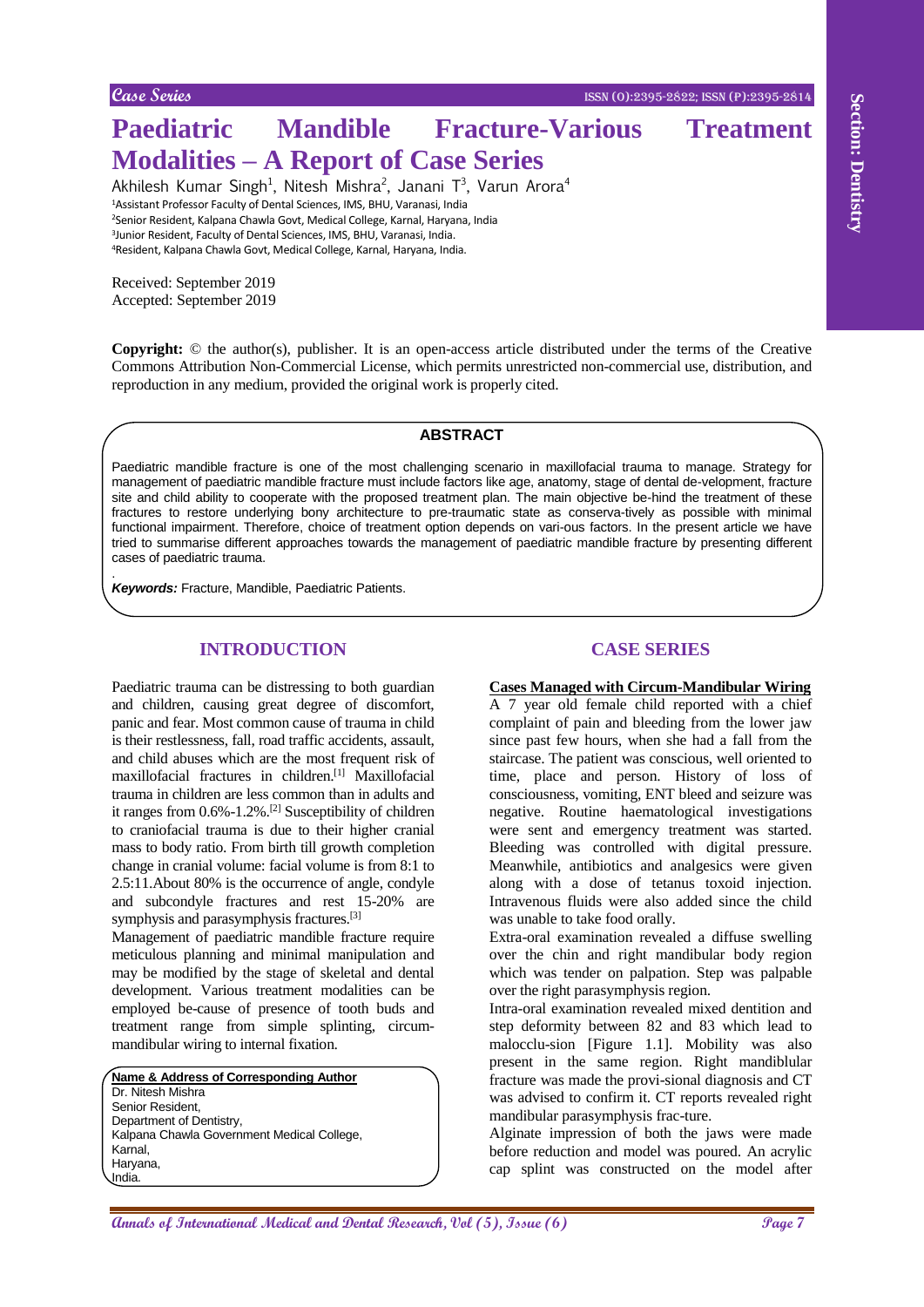## **Singh et al; Paediatric Mandible Fracture**

**Annihite die international Medical and Dental Annals of International Medical and Dental Annals of Dental Annals (Section 2002) and Dental Annals of Dental Annals (Section 2003) and Dental Persistents and Dental Berlin C** reducing the fracture by model surgery. Under general anaesthesia, the frac-tured segments were reduced manually and stabilised with the help of the splint. A stab incision of 3mm was placed at the inferior border of the mandible on the right side. A William Kelsey Fry awl was introduced through the stab incision and passed along the medial surface of mandible and taken out lingually. A 26 gauge wire was tied to the tip of the awl and it was guided along the lower border of the mandible and taken out through the buccal vestibule. The ends of the wire was winded together and stabilised. The same procedure was repeated for the left side.[Figure 1.2] On the third post-operative week an OPG was taken [Figure 1.3] and the splint was removed. No mobility was pre-sent in the fracture site and occlusion was satisfactory. The patient was regularly followed every month for one year. [Figure 1.4] [Figures 2.2 to 2.4] shows another similar case of

right parasymphysis fracture treated with circummandibular wiring.

### **Cases Managed with Open Reduction and Internal Fixation**

A 6 year old male child reported with a history of trauma to the lower jaw. Clinical and radiographic examination revealed left mandibular parasymphysis fracture [Figure 3.1]. Under general anaesthesia, the fracture site was exposed and anatomically reduced. Fixation of the fracture segments was done by a 4 hole with gap 2mm titanium mini-plate. Patient was advised for strict soft and liquid diet. Post operative OPG was taken on the third post-op week [Figure 3.2]. Healing and occlusion was found to be satisfactory.

[Figures 4.1 to 4.3] Shows another case of bilateral mandibular parasymphysis fracture treated by ORIF with 1.5mm system Ti miniplates.



**Figure 1.1: Paediatric mandibular fracture showing step deformity between 82 and 83**

## **Case Managed by Splinting**

A 5 year old female child reported with a history of fall from height, sustaining injury to the lower jaw.

Clinical and radiographic examination revealed mandibular symphysis fracture. Taking into consideration the age and minimal mobility, the fracture was decided to be managed by direct splinting.The needle of an 18 gauge cannu-la was used to simulate the arch bar, which was reinforced to the teeth from 73 to 83 using 26 gauge wires. $[4]$  Pt was reviewed every week post-operatively and the splinting was removed on the fourth post-operative week. Occlusion and masticatory efficiency was found to be satisfactory.



**Figure 1.2: Intra-op photograph after the placement of acrylic splint and circus-mandibular wiring**



**Figure 1.3: Post-operative OPG**



**Figure 1.4: Occlusion on the fourth post-op week after the removal of splint**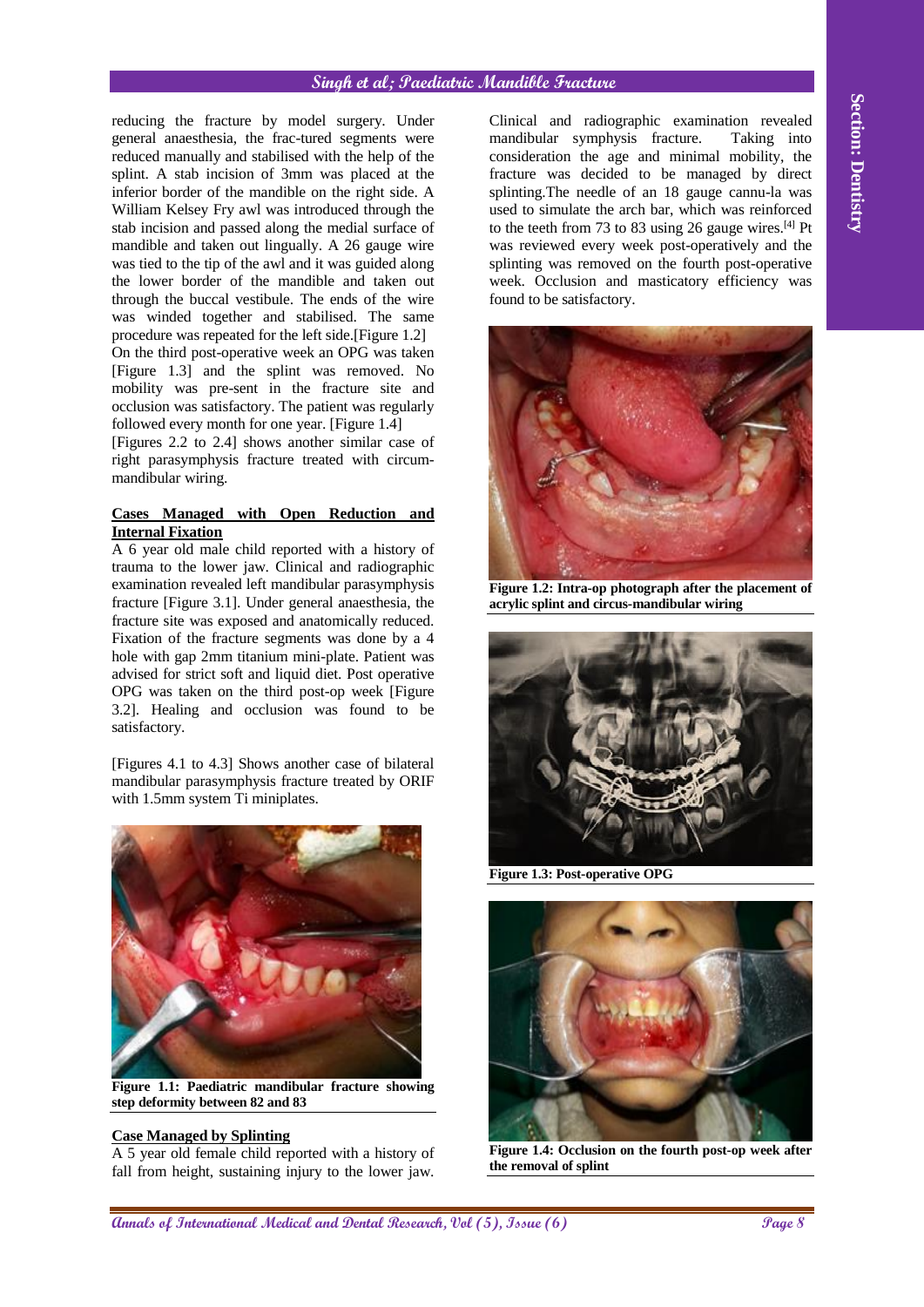## **Singh et al; Paediatric Mandible Fracture**

## **Case 2**



**Figure 2.1: Paediatric mandibular fracture showing step deformity between 81 and 82**



**Figure 2.2: CT 3D view showing fracture of right parasymphsis of mandible**



**Figure 2.3: Stone cast and acrylic cap splint**



**Figure 2.4: Post-operative photograph showing acrylic cap splint with circum-mandibular wiring**

### **Case 3**



**Figure 3.1: Pre-operative OPG showing fracture of left parasymphysis of mandible**



**Figure 3.2: Post-operative OPG after ORIF**

**Case 4**



**Figure 4.1: CT face 3D construction showing fracture of bilateral parasymphysis of mandible**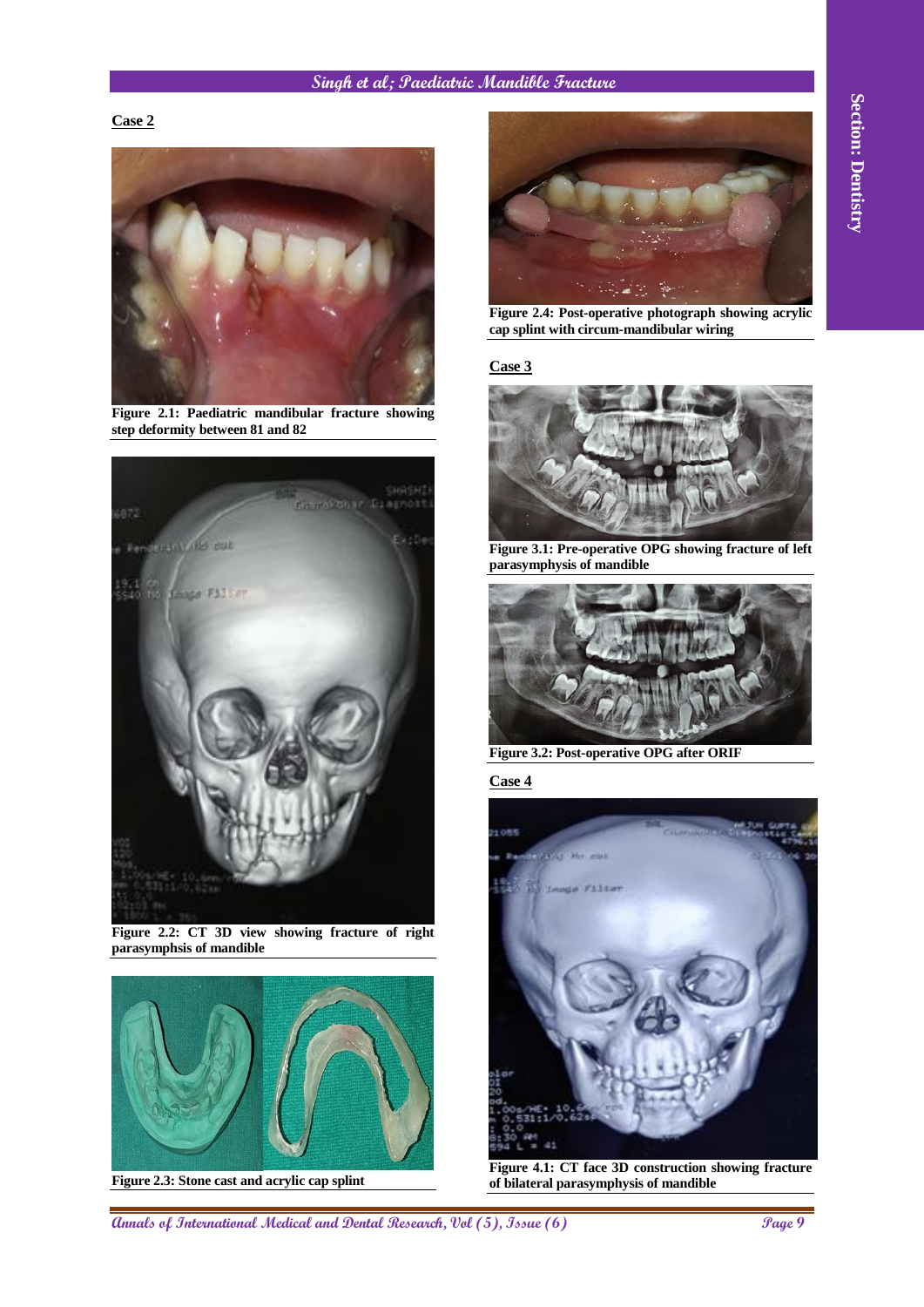

**Figure 4.2: Intra-operative photograph showing fixation done with Ti miniplate system**



**Figure 4.3: Post-operative OPG**

## **Case 5**



**Figure 5.1: Splinting done using needle of an 18 gauge cannula and 26 gauge wire**

## **DISCUSSION**

Paediatric fractures are comparatively rare as compared to adults. This is mainly due to elasticity of bone in them and the short condylar neck, which cause resistance in fracture.[2] Preservation of developing dentition is the primary concern during management of paediatric maxillofacial trauma.

## **For the management of paediatric mandible fracture following factors to be considered.[5]**

- 1) Age and cooperation of the patient.
- 2) Duration of treatment.
- 3) Location and extent of injury
- 4) Stages of root development
- 5) Injury to primary or permanent dentition
- 6) Presence of supporting bone
- 7) Periodontal health

Treatment modality in children differs and often open reduction is not considered due to incomplete ossification of mandible and underlying erupting teeth. Different treatment modalities are available for management of paediatric mandible fracture are closed reduction with simple splinting; closed reduction with cap splints and circum-mandibular wiring; open reduction with intra-osseous wires; and open reduction with miniplates either titanium or bioresorbable plates and screws for internal rigid fixation.[6-8] Sometimes conservative follow up is the treatment of choice.<sup>[8]</sup> Resorbable plates eliminate the need for the second procedure for the removal of min-iplate but the risk to damage the tooth bud still exist.<sup>[9,10]</sup> Risk of delayed or failed eruption often present when open surgical approach undertaken during mixed dentition period. $^{[8,10]}$ 

Annals of International Medical and Dental and Dental Research, Constitutional Medical and Dental Research, Constitutional Medical Annals of International Medical Annals of International Medical Annals of International Me Closed observation, soft diet, medication should be considered for undisplaced fractures and fractures which are displaced must be reduced and immobilised.[12] In minimal to moderately displaced fractures circum-mandibular wiring with cap splints is a definitive treatment modality.  $[10,13]$  It allows early jaw mobilisation which is very much needed in case of associated condylar fractures and hence prevents the development of temporomandibular joint ankylosis. Immobisation is limited to 2 weeks in younger children and upto 4 weeks in adolescents.[14] On the other hand, displaced mandible fractures respond well to 2.0-mm miniplate fixation along the inferior mandibular border using monocortical screws, or placement of an acrylic lingual splint. Internal fixation provides better stability and controlled reduction in three dimension. Malocclusion rarely occurs because of maxillary or mandibular fractures. There is typically complete dental compensation for any skeletal malalignment in the young child. In most of the cases of intracapsular condylar fracture, mandibular asymmetry may result due to growth disturbance. 1- 7% of condylar fractures in children results in TMJ ankylosis.[13,15] Bilateral condyle fractures, delayed treatment or prolonged MMF may carry a risk factor for TMJ ankylosis.<sup>[13,15]</sup> Open reduction may interfere with growth because of mini-plates fixation.<sup>[16]</sup> Allergic reactions to metal and stress shielding effect, especially after rigid plate fixation has been reported and may tends to cause bone weakening after implant removal.<sup>[17]</sup>

## **CONCLUSION**

Various treatment modalities are employed for management of paediatric mandible fracture. Thus to judge and to achieve a good outcome a thorough knowledge of the manifestations should be there.